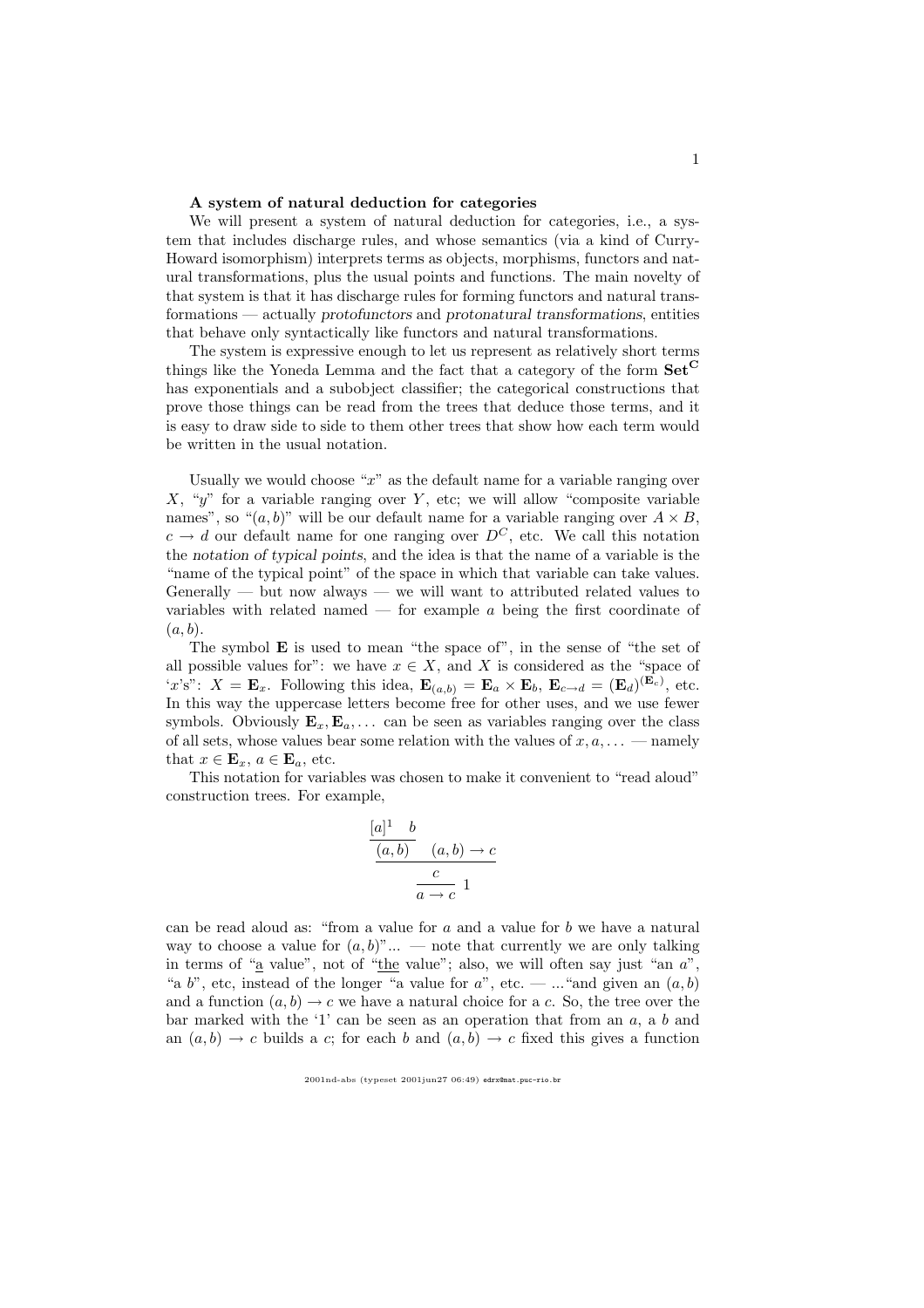that takes an a and returns a c, that is, an  $a \rightarrow c$ . So the big tree, with the top a "discharged", denotes a natural way to build an  $a \rightarrow c$  from a b and an  $(a, b) \rightarrow c$ ."

The tree above is a "natural construction" for  $a \to c$  from a b and an  $(a, b) \to a$ c; the formal definition is that a natural construction for  $\beta$  from  $\alpha_1, \ldots, \alpha_n$  in a certain system is a tree with  $\beta$  in its root where only members of the list  $\alpha_1, \ldots, \alpha_n$  can appear as "leaves" (i.e., as undischarged hypotheses), and where each bar is an application of a rule of the system.

Generally the list  $\alpha_1, \ldots, \alpha_n$  and the rules of the system will be clear from the context, and then we say that a  $\beta$  has natural constructions if there is a natural construction for  $\beta$  from  $\alpha_1, \ldots, \alpha_n$  in that system, and we say that  $\beta$ is well-defined (in symbols:  $\text{wd}(\beta)$ ) if it has natural constructions and furthermore all its natural constructions give the same result, using the semantical interpretation of the rules and the values for  $\alpha_1, \ldots, \alpha_n$ . The result of a natural construction for  $\beta$  is called a "natural value" for  $\beta$ ; if  $\beta$  and  $\gamma$  are well-defined and have related names then their natural values will be related.

After introducing just a few other auxiliary symbols we will be ready to show a sample construction in the system of natural deduction for categories ("system NDC", from now on). Just like a  $x \to y$  is a function from  $\mathbf{E}_x$  to  $\mathbf{E}_y$ , an  $a \to b$  is a morphism from  $\mathbf{O}_a$  to  $\mathbf{O}_b$ ; if we have an  $\mathbf{O}_a$  instead of an  $\mathbf{E}_a$  it would generally make no sense to speak of "an  $a$ ". Cat<sub>a</sub> is the category where  $O_a$  lives; on the presence of an  $a \to b$  we must have  $\text{Cat}_a = \text{Cat}_b$ . An  $\textbf{o}_A$  is an object of the category **A**; a  $m_A$  is a morphism of the category **A**.  $A \times B$  is the product of the categories **A** and **B**; an object of  $\mathbf{A} \times \mathbf{B}$  is written like  $\mathbf{O}[(a; b)]$  and corresponds to a pair  $(O_a, O_b)$ .  $A \Rightarrow B$  is a category of functors; an  $o[A \Rightarrow B]$  is a functor from **A** to **B**, and a  $m[A \Rightarrow B]$  is a natural transformation between two such functors.

A functor is denoted by its action on names of objects, and its action on "unnamed" arrows (i.e., undecorated arrows —  $a \stackrel{f}{\rightarrow} b$  is not undecorated) is inferred from its action on objects. For example,  $a \Rightarrow a^F$  takes  $\mathbf{O}_a$  to  $\mathbf{O}_{a^F}$ ,  $\mathbf{O}_{a'}$ to  $\mathbf{O}_{a^{\prime F}}$ ,  $a^{\prime} \rightarrow a^{\prime\prime}$  to  ${a^{\prime}}^F \rightarrow {a^{\prime\prime}}^F$ , and so on.

An "unnamed" natural transformation from  $a \Rightarrow a^F$  to  $a \Rightarrow a^G$  is written as  $a \stackrel{\bullet}{\rightarrow} (a^F \rightarrow a^G)$ ; if all its image morphisms are isos, monics or epis we may include that information in the name of the natural transformation by replacing the ' $\rightarrow$ ' by ' $\leftrightarrow$ ', ' $\hookrightarrow$ ' or ' $\rightarrow$ ' respectively.

The table below shows the main rules of system NDC. The full system is much larger than that, and most rules have restrictions — in Fmorf, for example, we must have  $\text{Cat}_{a'} = \text{Cat}_{a}$ .

$$
\frac{a \to b}{\mathbf{O}[a]} \text{ src } \frac{a \to b}{\mathbf{O}[b]} \text{ tgt } \frac{\mathbf{O}[a]}{a \to a} \text{ id } \frac{a \to b \quad b \to c}{a \to c}
$$
  

$$
\frac{\mathbf{O}[a] \quad a \Rightarrow a^F}{\mathbf{O}[a^F]} \text{ Fobj } \frac{a' \to a'' \quad a \Rightarrow a^F}{a'^F \to a''^F} \text{ Fmorf}
$$

2001nd-abs (typeset 2001jun27 06:49) edrx@mat.puc-rio.br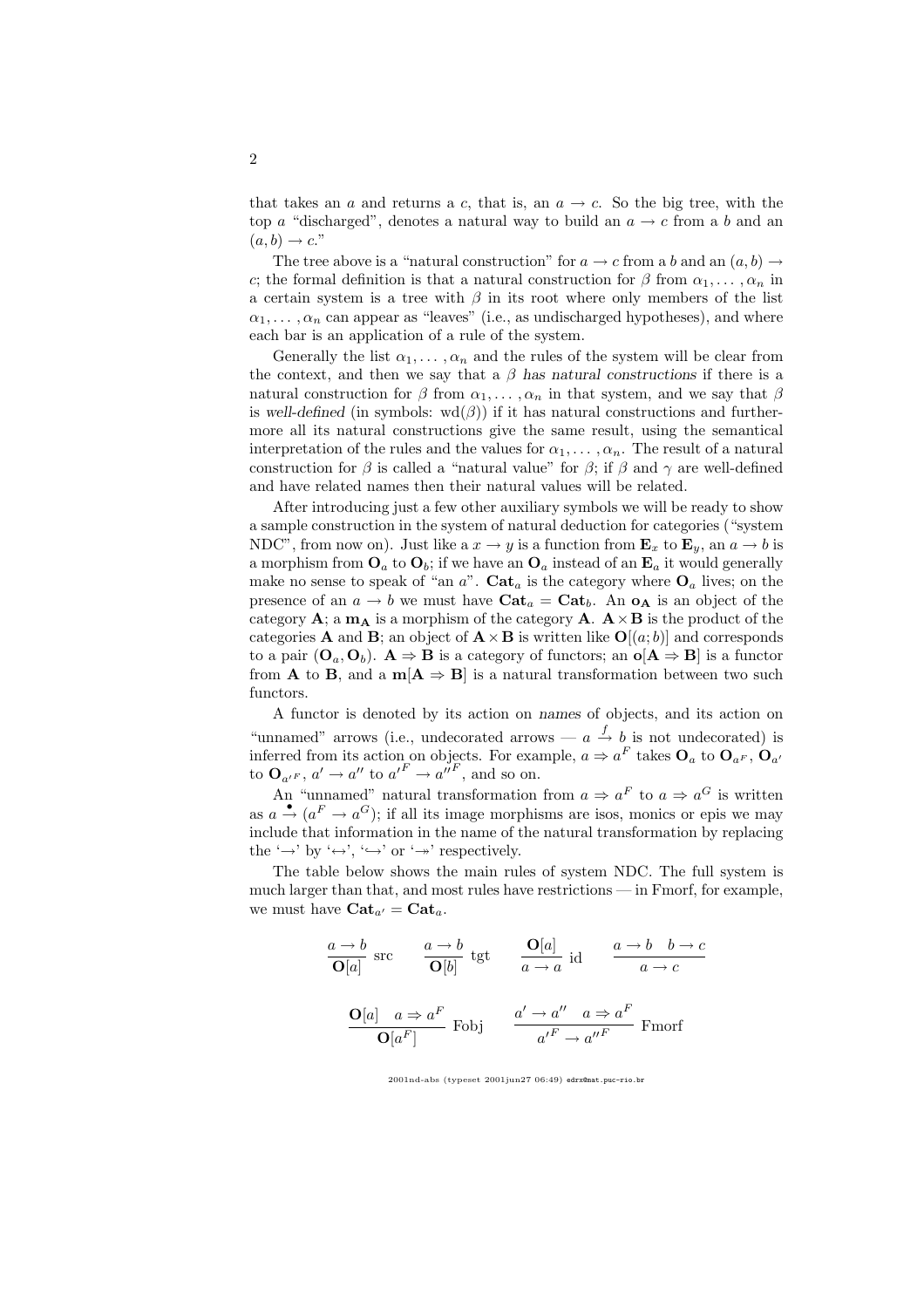$$
\frac{\mathbf{O}[a] \quad a \xrightarrow{\bullet} (a^F \to a^G)}{a^F \to a^G} \text{ NTobj}
$$
\n
$$
\frac{[\mathbf{O}[a]]^1 \quad \dots}{a^F \to a^G} \qquad \frac{[a' \to a'']^1 \quad \dots}{a' \to (a^F \to a^G)} \frac{[a' \to a'']^1 \quad \dots}{a \xrightarrow{\bullet} a^F} \text{ I Fdisch}
$$

The discharging rules Fdisch and NTdisch form protofunctors and proto-NTs instead of functors and NTs; a protofunctor is an operation that behaves syntactically like a functor, and, likewise, a proto-NT behaves syntactically like a natural transformation. A protofunctor that respects identities and composition of morphisms is a functor; a proto-NT  $T : F \to G$  that obeys the "square" condition" for any arrow  $f : A \to B$  (namely:  $T_B \circ F(f) = G(f) \circ T_A$ ) is a natural transformation. Using 'wd' these conditions can be written as:

$$
\forall \mathbf{O}_a \text{ wd}(a^F \rightarrow a^F)
$$
  

$$
\forall \mathbf{O}_a, \mathbf{O}_b, \mathbf{O}_c, (a \rightarrow b), (b \rightarrow c) \text{ wd}(a^F \rightarrow c^F)
$$
  

$$
\forall \mathbf{O}_a, \mathbf{O}_b, (a \rightarrow b) \text{ wd}(a^F \rightarrow b^G)
$$

Note that these conditions must be checked in the semantics.

A simple example of system NDC at work: here's how to "Curry" the identity functor  $(a:b) \Rightarrow (a;b)$ .

$$
\frac{[\mathbf{O}[b]]^1}{(a';b) \rightarrow (a'';b)}
$$
\n
$$
\frac{[a' \rightarrow a'']^2 \quad b \rightarrow b}{(a';b) \rightarrow (a'';b)}
$$
\n
$$
\frac{b \rightarrow ((a';b) \rightarrow (a'';b))}{(b \Rightarrow (a';b)) \rightarrow (b \Rightarrow (a'';b))}
$$
ren  
\n
$$
a \Rightarrow (b \Rightarrow (a;b))
$$

From the object of 'b's in **B** build the identity arrow  $b \rightarrow b$ ; with the morphisms  $a' \to a''$  of **A** and  $b \to b$  build the morphism  $(a';b) \to (a'';b)$  of the product category  $\mathbf{A} \times \mathbf{B}$ . Now regard what is above the bar marked '1' as an operation that takes an arbitrary object  $O[b]$  of **B** and produces a morphism  $(a';b) \rightarrow (a'';b)$ ; this is what a natural transformation  $b \stackrel{\bullet}{\rightarrow} ((a';b) \rightarrow (a'';b))$ would do, so we can discharge the  $\mathbf{O}[b]$  and form a (proto-)natural transformation. Apply a renaming rule and that becomes a morphism between the objects  $\mathbf{O}[b \Rightarrow (a';b)]$  and  $\mathbf{O}[b \Rightarrow (a'';b)]$  in  $\mathbf{A} \Rightarrow \mathbf{A} \times \mathbf{B}$ , a category of functors. So we've got an operation that behaves syntactically as a functor  $a \Rightarrow (b \Rightarrow (a;b))$ , as it takes a generic morphism of  $\mathbf{A}, a' \to a''$ , and returns a morphism with the right name; discharge the  $a' \rightarrow a''$  and form a (proto-)functor.

Other examples: the Yoneda lemma corresponds to the term  $(a; b \Rightarrow b^F) \stackrel{\bullet}{\rightarrow}$  $(a^F \leftrightarrow (b \stackrel{\bullet}{\rightarrow} ((a \rightarrow b) \rightarrow b^F))),$  but explaining it would require a few more definitons. The terms for the exponentials and the classifier in a  $\mathbf{Set}^{\mathbf{C}}$  would require even more definitions.

2001nd-abs (typeset 2001jun27 06:49) edrx@mat.puc-rio.br